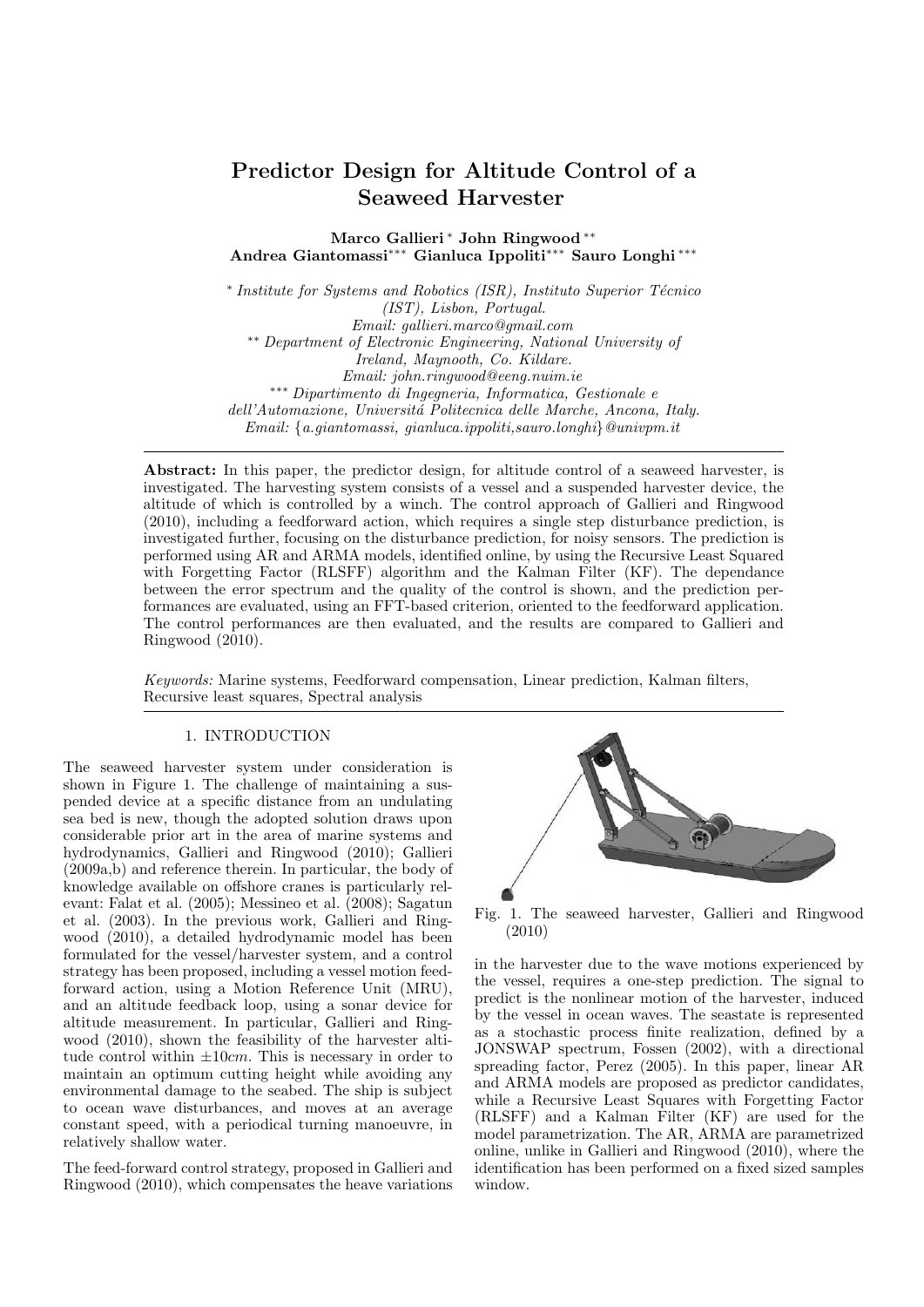The feedforward control performances depends on the prediction error dynamics. In particular, the high frequency components are filtered by the control law. The proposed candidate model classes and estimation techniques are compared, first by computing the prediction Root of Mean Squared Error (RMSE), and then computing the error spectrum Low Frequency components RMSE (LFRMSE). The control performances are evaluated using again the RMSE, and the IAE and ISE integral indexes. The prediction and control results are discussed, and compared to Gallieri and Ringwood (2010), featuring a Periodical Least Squared AR (PLSAR) predictor. A simulator, obtained by modifying the Simulink MSS Toolbox, MSS (2010), is used to evaluate the estimation and control performances.

The paper addresses the problem as follows: Section 2 summarizes the dynamics of the vessel and the winch system, along with any simplifying modelling assumptions. Section 3 details the feedforward/feedback control design, while Section 4 issues the predictor design and the used identification techniques. Section 5 summarizes the prediction and control results. Finally, conclusions are drawn in Section 6.

## 2. VESSEL AND WINCH DYNAMICS

The considered ship and harvester model, has 9 degree of freedom (DOF), and its reference frames are defined in Gallieri and Ringwood (2010). The coordinates, used to describe the system dynamics, are defined by the Society of Naval Architects and Marine Engineers (SNAME), and shown in Table 1.

| Variable name                         | Description                                                 |  |  |  |
|---------------------------------------|-------------------------------------------------------------|--|--|--|
| $n_i, e_i, d_i$                       | North, east, down positions, $n$ -frame                     |  |  |  |
| $\phi_i, \theta_i, \psi_i$            | Roll, pitch, yaw (Euler) angles, $n \rightarrow b_i$        |  |  |  |
| $u_i, v_i, w_i$                       | Surge, sway, heave velocities, $b_i$ -frame                 |  |  |  |
| $p_i, q_i, r_i$                       | Roll, pitch, yaw rate, $b_i$ -frame                         |  |  |  |
| $z_m$ , $v_m$                         | Linear motor position and velocity, $b_2$ -frame            |  |  |  |
| $v_{d}^{\overline{b_{2}}}$            | Motor velocity input, $b_2$ -frame                          |  |  |  |
| q, s                                  | Generalized displacements and velocities                    |  |  |  |
| $\overline{P}$                        | Velocity transformation matrix, $b \rightarrow \text{NEEC}$ |  |  |  |
|                                       | CoG linear velocity vector, $b_i$ -frame                    |  |  |  |
| $v^{b_i}_{c_i} \ \omega^{b_i}_{nb_i}$ | CoG angular velocity vector, $n \rightarrow b_i$            |  |  |  |
| $\nu$                                 | Velocity vector, b-frame                                    |  |  |  |
| $\eta$                                | Position vector, $n$ -frame                                 |  |  |  |
| ≚, у                                  | State, output vectors                                       |  |  |  |
| $\frac{\mu}{U}$                       | Fluid memory state, NEEC reference                          |  |  |  |
|                                       | Vessel forward speed                                        |  |  |  |
| $\bar{U}_{in}$                        | Control input vector                                        |  |  |  |
| $W_x$ , $W_y$                         | State, measurement noise vectors                            |  |  |  |
| $\overline{e(k)}, \ \hat{e}(k)$       | Altitude control and estimation errors, <i>n</i> -frame     |  |  |  |
| $T_s$                                 | Sample time                                                 |  |  |  |
| $d_w$                                 | Harvester heave measurement noise, $n$ -frame               |  |  |  |
| d(t)                                  | Harvester heave disturbance, <i>n</i> -frame                |  |  |  |
| d(k)                                  | Harvester heave disturbance estimation, <i>n</i> -frame     |  |  |  |
| Table 1 Nomonalatura                  |                                                             |  |  |  |

Table 1. Nomenclature

The 9 DOF dynamical model, detailed in Gallieri and Ringwood (2010), includes the effects of a forward vessel speed, the wave loads, the ship propellers and motion control forces, and the winch motor dynamics. This formulation arises from the unified ship model, Perez (2005), and includes the seakeeping fluid memory effects, where a state space approximation of the Cummins' equation, Cummins (1962), is computed for both the vessel and the harvester device, using the approach in Kristiansen and Egeland (2003). From a control prospective, using the modelling approach of Perez (2005), the control design becomes more challenging, because the wave induced disturbance is considered to be acting on the system input, rather than the output. To model the linear wave-excitation forces, the force response amplitude operator (Force-RAO) Perez (2005), is used, consisting of a set of linear transfer functions. The hydrodynamic parameters and the Force-RAO are computed in WAMIT, Wamit (2008), for both the vessel and the harvester device, and processed using the Matlab/Simulink MSS toolbox, MSS (2010).

The modelling approach, presented in Gallieri and Ringwood (2010), is a more general extension of the formulation of Gallieri and Ringwood (2009), where the coupled dynamics of the vessel and the harvester are formulated by using the Newton-Euler equations with Eliminated Constraints (NEEC), as in O'Cathain et al. (2008). The harvester, the specific design of which is currently confidential, is assumed to be a vertical circular cylinder.

# *2.1 Modelling assumptions*

The system dynamics are formulated under the assumption that the  $b_2$ -frame dynamics, between the real motor speed  $v_m^{b_2} \equiv \dot{z}_m^{b_2}$  and the desired motor speed  $v_d^{b_2}$ , is given by the following first order LTI system, after Messineo et al. (2008); Sagatun et al. (2003):

$$
\dot{v}_m^{b_2} = [-\lambda]v_m^{b_2} + [\lambda]v_d^{b_2},\tag{1}
$$

where  $\frac{1}{\lambda}$  is the time constant of the closed loop speed servo system. The servomotor has an incremental encoder, which measures the drum rotational speed, and the measurement noise is assumed to be white. The vessel is equipped with a motion reference unit (MRU 5) Seatex (2006), an accelerometer-based position, velocity and acceleration estimation device, which uses an ad-hoc Kalman filter, Jazwinski (1970), and provides the measurement, of the vessel roll, pitch and yaw angles, in the vehicle frame, and the relative heave, surge and sway positions. The MRU measurement noise is also modelled as a zero mean white noise, where the variance is given by the user manual, Seatex (2006). The harvester device is equipped with a sonar device, which senses the instantaneous seabed profile. To simulate the real sonar measurement, it's assumed that the sonar has a cone-shaped beam dispersion surface, with a dispersion angle  $\alpha_s$ , and an additional (white) measurement noise, Gallieri (2009b). In this study, the stiffness of the cable connecting vessel and harvester is assumed to be infinitely stiff.

# *2.2 State space representation*

Expanding the formulation of Perez (2005), a 2-body unconstrained 12 DOF motion model can be obtained, as in Gallieri and Ringwood (2010); Gallieri (2009b). Then, using the NEEC approach, the model presented here will have 9 DOF. To apply the NEEC, the following  $9 \times 1$ independent velocity vector (generalized coordinates) is choosen:

$$
s = [u_1 \ v_1 \ w_1 \ p_1 \ q_1 \ r_1 \ p_2 \ q_2 \ \dot{z}_m]^T, \tag{2}
$$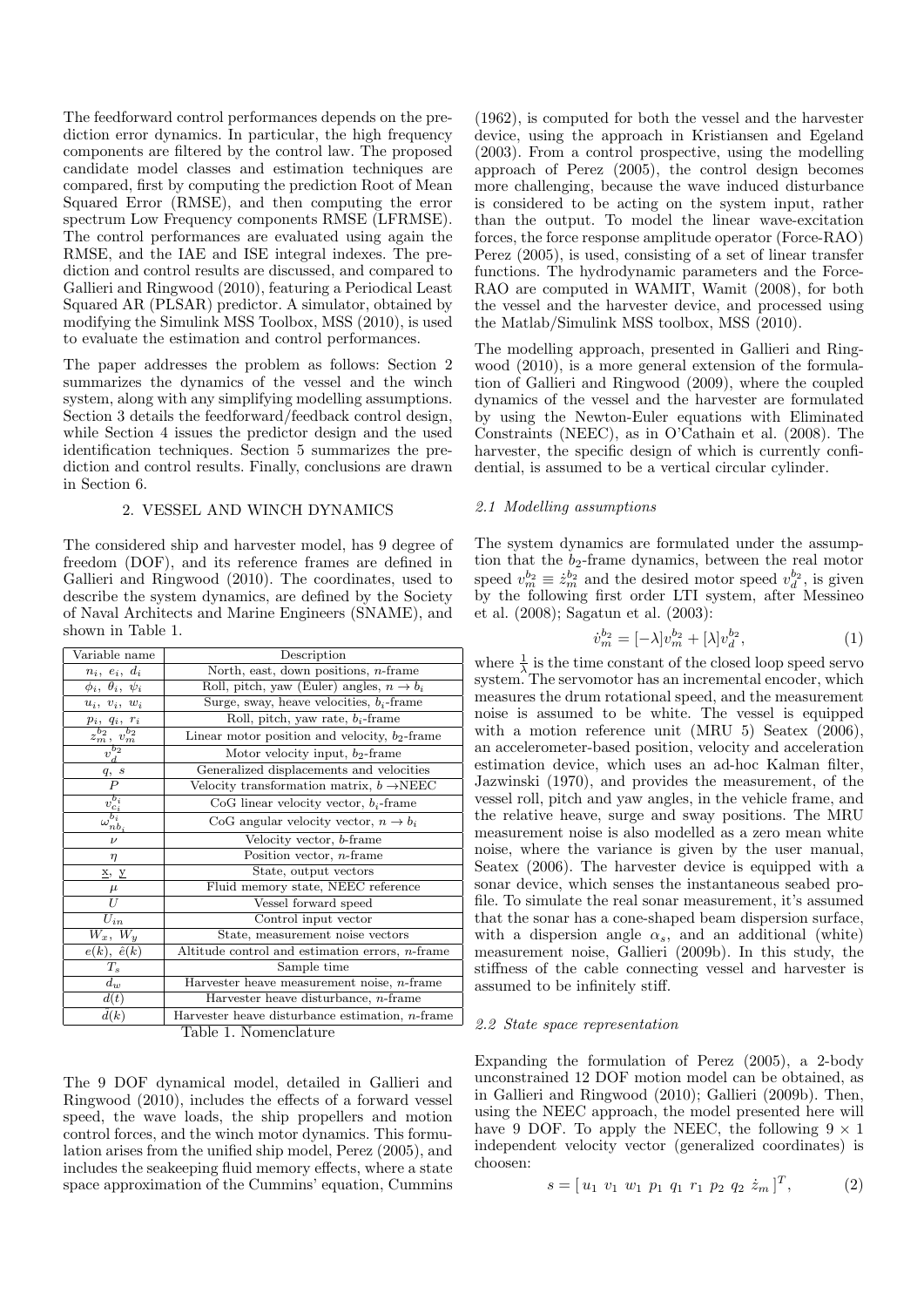defined in Table 1, where the subscripts 1 and 2 denote, respectively, the vessel and the harvester. The partial velocity matrix,  $P \in \mathbb{R}^{9 \times 12}$ , given by:

$$
P = \left[ \left( \frac{\partial v_{c_1}^{b_1}}{\partial s} \right)^T \left( \frac{\partial \omega_{nb_1}^{b_1}}{\partial s} \right)^T \left( \frac{\partial v_{c_2}^{b_2}}{\partial s} \right)^T \left( \frac{\partial \omega_{nb_2}^{b_2}}{\partial s} \right)^T \right] \tag{3}
$$

is defined. The generalized velocities,  $\nu$ , and accelerations  $\dot{\nu}$ , are given by:

$$
\nu = P^T s \dot{\nu} = P^T \dot{s} + \dot{P}^T s \tag{4}
$$

Defining the vector *q*, such that  $\dot{q} = s$ , where *s* is given by eq.(2), the following state, input and output vectors can be defined respectively as:

$$
\underline{x} = \begin{bmatrix} q \\ s \\ \mu \\ \eta \end{bmatrix}, \quad U_{in} = \begin{bmatrix} (\tilde{\tau}_c + \tilde{\tau}_p) \\ v_d \end{bmatrix}, \quad \underline{y} = \begin{bmatrix} \tilde{s} \\ \tilde{\eta} \end{bmatrix}, \quad (5)
$$

where:

$$
\tilde{s} = [u_1 \ v_1 \ w_1 \ p_1 \ q_1 \ r_1 \ w_2]^T, \tag{6}
$$

and  $\underline{x} \in \mathbb{R}^{84 \times 1}$ ,  $U_{in} \in \mathbb{R}^{10 \times 1}$ ,  $\underline{y} \in \mathbb{R}^{14 \times 1}$ . The vectors  $\tilde{\tau}_c$ and  $\tilde{\tau}_p$ , provide the generalized propeller and ship motion control forces in the *b*-frames, as given in Perez (2005) and Fossen  $(2002)$ , and  $v_d$ , the desired winch motor speed, is the altitude control (manipulated) signal.

The seaweed harvester dynamics are given by the following non-linear stochastic state space system, Gallieri and Ringwood (2010):

$$
\dot{\underline{x}} = A(\underline{x}) \underline{x} + B(\underline{x}) U_{in} + W_x
$$
  

$$
\underline{y} = C(\underline{x}) \underline{x} + W_y,
$$
 (7)

where the matrices,  $B(\underline{x}) \in \mathbb{R}^{84 \times 10}$ ,  $A(\underline{x}) \in \mathbb{R}^{84 \times 84}$ , are given in Gallieri and Ringwood (2010).

The state disturbance vector,  $W_x \in \mathbb{R}^{84 \times 1}$ , appearing in (7) and due to the first and second order wave forces Journee and Massie (2001), is given by:

$$
W_x = \begin{bmatrix} 0 & (\tilde{\tau}_w^g)^T & 0 & 0 \end{bmatrix}^T \tag{8}
$$

where  $\tilde{\tau}^g_w$  contains the first 8 elements of the first and<br>second order wave induced force yester  $\tau^g$  Perez (2005) second order wave induced force vector,  $τ_w^g$  Perez (2005), which is computed using the RAO approach as in Perez (2005) and Journee and Massie (2001). The output disturbance vector,  $W_y \in \mathbb{R}^{14 \times 1}$ , in (7), is a zero mean white noises vector, with unknown variance. The output matrix,  $C(\underline{x}) \in \mathbb{R}^{14 \times 84}$ , in (7), is given by:

$$
C(\underline{x}) = \begin{bmatrix} 0 & C_s & 0 & 0 \\ 0 & 0 & 0 & C_\eta(\underline{x}) \end{bmatrix}
$$
 (9)

where  $C_s$  and  $C_n(\underline{x})$ , are given in Gallieri (2009a,b).

# 3. CONTROL DESIGN

For the altitude control of the harvesting device, three control strategies have been implemented and compared, in Gallieri and Ringwood (2010), where the best performances have been achieved by using a combined control strategy. The proposed combined strategy, shown in Figure

2, which includes a feed-forward controller to counteract the vessel-induced altitude motion of the cutter, and an altitude feedback controller, to follow the seabed profile. The feed-forward scheme, shown in Figure 2, uses the Seatex MRU and the seaweed harvester kinematics to compute the nonlinear motion of the harvester, induced by the vessel, which is the input for the feed forward (FF) controller. Assuming that the motor dynamics are linear, the FF control law is a LTI discrete time transfer function.

The wave induced disturbance,  $d(k)$ , acting on the harvester altitude, is a function of the system state x. To compute the current value of  $d(k)$ , an estimator is needed, as shown in Section 3.1. The estimation error affects the quality of the control, as shown in Section 4.3. The feedback scheme, shown in Figure 2, uses the sonar device to sense the distance between the harvester and the seabed. A Nomoto PID vessel heading controller, Perez (2005), included in the MSS toolbox, is used for course keeping.



Fig. 2. The altitude control scheme

#### *3.1 The feed-forward vessel motion compensator*

The harvester motion satisfies the following kinematic relation, Gallieri (2009b):

$$
\dot{z}_2 = R_2^n w_2
$$
\n
$$
= Row_3\{R_1^n\} \begin{bmatrix} u_1 \\ v_1 \\ w_1 \end{bmatrix} + Row_3\{R_1^n S^T(r_{o_2}^{b_1})\} \begin{bmatrix} p_1 \\ q_1 \\ r_1 \end{bmatrix}
$$
\n
$$
+ Row_3\{R_2^n\} \begin{bmatrix} l_{c_2}q_2 \\ -l_{c_2}p_2 \\ v_m \end{bmatrix}
$$
\n(10)

Assuming that the position, velocity and acceleration of the vessel are measurable, taking the small angle approximation for the harvester motion, and substituting the results of eq.(13), we obtain the following model:

$$
\begin{aligned}\n\dot{v}_m(t) &= -\lambda \ v_m(t) + \lambda \ v_d \\
\dot{z}_2(t) &= v_m(t) + d(t) + d_w(t),\n\end{aligned} \tag{11}
$$

where

 $d(t) = -s\theta_1 u_1 + c\theta_1 s\phi_1 v_1 + c\theta_1 c\phi_1 w_1 - \bar{z}_{o_2} c\theta_1 s\phi_1 p_1$ 

$$
-[\bar{z}_{o_2} s\theta_1 + \bar{x}_{o_2} c\theta_1 c\phi_1]q_1 + [\bar{x}_{o_2} c\theta_1 s\phi_1]r_1,
$$
 (12)

(12) is the vessel induced heave velocity disturbance, which is a function of the vessel attitude and speed, while  $d_w(t)$  is a Gaussian zero mean white noise disturbance, including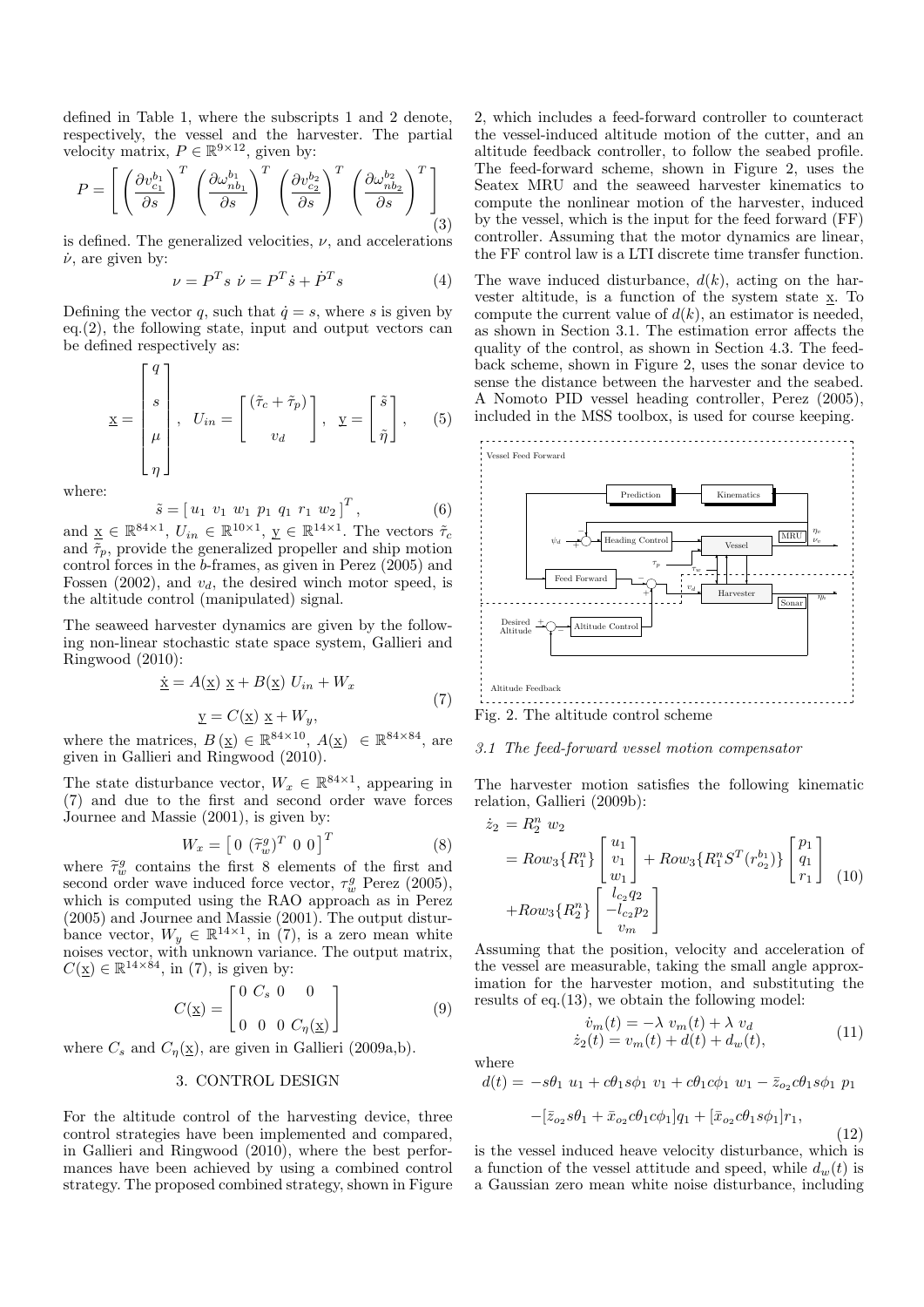the model uncertainties and the measurement noise. From eq. $(11)$ , we have:

$$
v_m(s) = \frac{\lambda}{s + \lambda} v_d,
$$
\n(13)

$$
z_2(s) = \frac{1}{s} \left( v_m(s) + d(s) + d_w(s) \right).
$$
 (14)

Choosing the following feed-forward control law:

$$
v_d(s) = -\gamma \frac{s + \lambda}{\lambda(s + \gamma)} d(s)
$$
 (15)

the system dynamic becomes:

$$
z_2(s) = \frac{1}{s + \gamma} d(s) + \frac{1}{s} d_w(s)
$$
 (16)

### *3.2 The gain scheduled feedback loop*

Combining the predictive heave feed-forward, shown in Section 3.1, with a gain scheduling P controller, we obtain the following control law:

$$
v_d(k) = \tilde{v}_d(k) + v_d^{\star}(k),\tag{17}
$$

where  $\tilde{v}_d(k)$  is given by the feed forward controller, a discrete-time Tustin's equivalent of eq.(15), as shown in Gallieri and Ringwood (2010), and:

$$
v_d^{\star}(k) = K_p \ e(k), \tag{18}
$$

where  $K_p$  is adapted with the rule:

$$
K_{p} = \begin{cases} K_{p}^{MAX}, & |e(k)| \ge e^{\star} \\ (K_{p}^{MAX} - K_{p}^{MIN}) \frac{|e(k)|}{e^{\star}} + K_{p}^{MIN}, |e(k)| < e^{\star} \end{cases}
$$
\n(19)

where  $e(k)$  is the altitude error, and with  $e^* = 0.1$  *m*, and  $K_p^{MAX} = 3, K_p^{MIN} = 1.5.$ 

## 4. PREDICTOR DESIGN

### *4.1 Candidate model classes*

The estimation will be performed by a dynamical model, identified online. The following candidate model classes have been chosen:

\n- AutoRegression (AR):
\n- $$
\hat{d}(k) = -a_1 d(k-1) - \dots - a_n d(k-n),
$$
\n
\n- AutoRegressionMovingAverage (ARMA):
\n

$$
\hat{d}(k) = -a_1 d(k-1) - \dots - a_n d(k-n) + \nc_1 \hat{e}(k-1) + \dots + c_n \hat{e}(k-n).
$$
\n(21)

### *4.2 Identification approaches*

Two linear regressors are compared:

*•* **Recursive Least Squares with Forgetting Factor (RLSFF)**, Ljung (1999): for the AR identification, a forgetting factor,  $\sigma$ , is used, to deal with time varying parameters. The significative samples for the estimation algorithm are contained in a window of length:

$$
N_s = \frac{1}{(1 - \sigma)}.\t(22)
$$

For the AR model  $\sigma = 0.999$  is used, having  $N_s =$ 1000, while for the ARMA model, the Recursive

Extended Least Squares (RELSFF), Ljung (1999), are used, with  $\sigma = 0.99$ , and  $N_s = 100$ . The polynomial instability has been avoided using the roots reflection into the unit circle, Ljung (1999).

*•* **Kalman Filter (KF)**: Kalman filter is used for parameter estimation, as in Jazwinski (1970); Anderson and Moore (1979). Tests are made to tune the covariance matrices of the process and measurements noise. As shown in Fioretti and Jetto (1994), it is possible to put the process noise covariance, in the form:

$$
Q = qI \t{3}
$$

where  $I$  is the identity matrix. The measurement noise variance *r* is also a scalar. The optimal values for *q* and *r* are determined by their ratio,  $q/r$ , as in Fioretti and Jetto (1994), instead of the absolute value. This value is determined by trial and error, considering the signal dynamics and the measurement noise. Considering that, from experimental results, the model parameters are slowly varying, the measure uncertainties are dominant, determining a small *q/r* ratio. Best results are achieved by setting  $q/r \approx 10^{-6}$ .

The AR and ARMA model order can be chosen with an appropriate data analysis. The spectral norm of the observation matrix is used to provide a lower bound, while the cross validation is performed, to determine the correct complexity, Ljung (1999). To optimize the accuracy/memory ratio, the MDL index is preferred, as in Ljung (1999). A sample of the tests made to optimize the model order is shown in Figure 3, for the AR model. The chosen predictors are: AR 9, ARMA (9*,* 9).



Fig. 3. Results of MDL, AIC and Best Fit tests for the AR model order choice.

# *4.3 Performance indexes*

In Gallieri and Ringwood (2010), the prediction performances have been evaluated using the RMSE index, which can provide only partial information about the estimation influence on the control performances. The prediction residual error dynamics has, in fact, a strong influence on the quality of the feedforward control, and therefore of the altitude control. This can be shown, by expressing the prediction as  $\hat{d}(k) = d(k) - \hat{e}(k)$ , and substituting eq. $(15,13)$  into eq. $(14)$ , obtaining the following feedforward controlled harvester heave dynamic: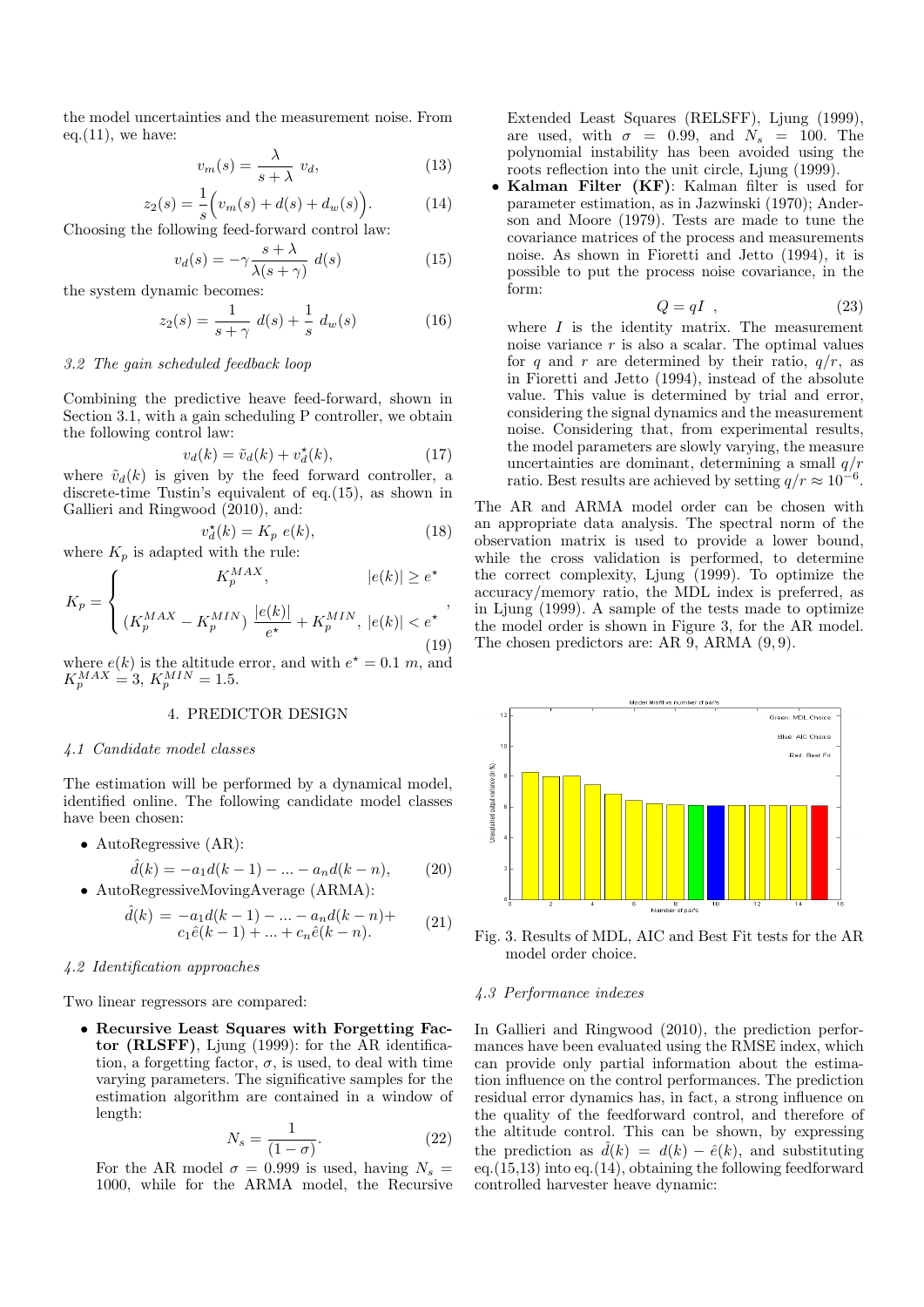

Fig. 4. Estimation error spectrum (RLSFF AR 9), only the low frequency components affect the control

$$
z_2(s) = \frac{1}{s} \Big( G_1(s) d(s) + G_2(s) \hat{e}(s) + d_w(s) \Big),
$$
  
\n
$$
G_1(s) = \frac{s}{s + \gamma}, \ G_2(s) = \frac{\gamma}{s + \gamma},
$$
\n(24)

where the transfer function  $G_2(s)$  between the estimation error and the heave velocity, is a low pass filter and its cutoff frequency,  $\gamma$  is a project parameter, in this case  $\gamma = 40$  [*rad/sec*]  $\approx 6.3$  [*Hz*]. From the spectrum of the LRSFF AR prediction error, shown in Fig.4, it's possible to see that the AR prediction has some residual low frequency dynamics.

From the above considerations, we will evaluate the prediction performance using both the RMSE, and the following index:

$$
LFRMSE = RMS(X^{LF}(j\omega))
$$
 (25)

where  $X(j\omega)$  is the amplitude spectrum of the prediction error, computed using the Fast Fourier Transform (FFT), while the subscript LF indicates that only the components having  $\omega < \omega_c$  are considered, where  $\omega_c$  is the dominant pole frequency of the LTI filter, in this case  $G_2(s)$ , from eq.(24), excluding  $s = 0$ . The LFRMSE provides a comparison index, between the prediction strategies, as a raw measure of how much the prediction error will be filtered out, preventing the control error increase. The use of the LFRMSE can be extended to similar applications, whereas an estimation is followed by a low-pass LTI dynamics.

To evaluate the control performances we use the RMSE, and the following indexes, as in Hsiao-Ping and Yung-Cheng (1982): the Integral of Absolute Error (IAE), which penalizes the control error, and the Integral of Squared Error (ISE), which penalizes the error peakedness.

# 5. RESULTS

The simulated system is subject to variations in free surface elevation and seabed profile, as shown in Fig.5. The surface variations come from a JONSWAP, Hasselmann and Olbers (1973), model with a significant wave height of 1*.*5 m, a directional spreading factor of 4, Fossen (2002), and a mean relative wave direction of  $\pi$  rads/s. The vessel keeps an average forward speed of 0*.*5 *m/s*. The seabed variations constitute both abrupt and smooth changes, with a variance of 2*.*15 m around the mean seabed height. The prediction and control results are



Fig. 5. Variations in seabed profile and free surface elevation

summarized, respectively, in Table 2, 3, for noisy sensors. The results are compared to the PLSAR, presented in Gallieri and Ringwood (2010). Figure 6 shows the RLSFF AR prediction, while Fig.7 shows the convergence of the prediction RMSEs, after 350 sec. Considering Table 2, 3



Fig. 6. Disturbance prediction, using the RLSFF AR approach



Fig. 7. Prediction RMSE *vs* simulation time

it's possible to see that, the KF ARMA model provides a prediction RMSE smaller than the KF AR model, versus a bigger control IAE, ISE and RMSE. On the other hand, the LFRMSE index behavior agrees with the control results, for all the considered approaches. The best control